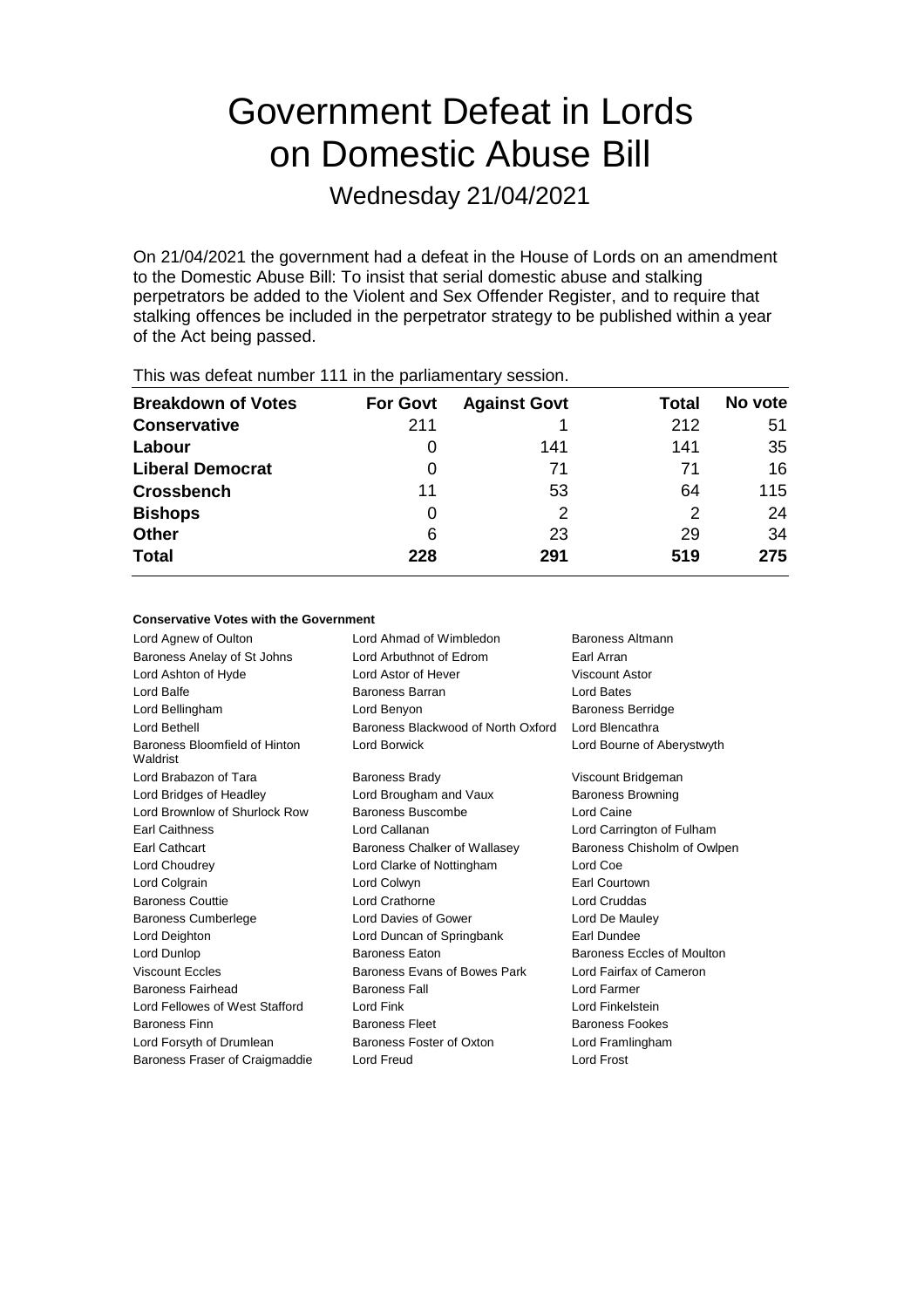Baroness Fullbrook Lord Gardiner of Kimble Baroness Gardner of Parkes Lord Grimstone of Boscobel Viscount Hailsham Viscount Younger of Leckie

Lord Garnier Lord Geddes Lord Glenarthur Lord Goodlad **Lord Grade of Yarmouth** Lord Grade Cord Griffiths of Fforestfach<br>
Lord Grimstone of Boscobel **Cord Cord Cord Cord Cord Cord Cord Hamilton** of Epsom Lord Hammond of Runnymede Lord Harris of Peckham Lord Haselhurst Lord Hayward Lord Henley Lord Herbert of South Downs Lord Hill of Oareford Baroness Hodgson of Abinger Lord Holmes of Richmond Baroness Hooper Lord Horam Lord Howard of Lympne Lord Howard of Rising **Earl Howe** Earl Howe Lord Howell of Guildford Lord Hunt of Wirral **Baroness Jenkin of Kennington** Lord Johnson of Marylebone Lord Jopling Lord Kamall Lord Keen of Elie Lord King of Bridgwater Lord Kirkhope of Harrogate Lord Lamont of Lerwick Lord Lancaster of Kimbolton Lord Lang of Monkton Lord Lansley Lord Leigh of Hurley **Lord Lord Lexden** Lord Lord Lord Lilley Earl Lindsay Lord Lingfield Earl Liverpool Lord Mackay of Clashfern **Lord Marlesford** Baroness McGregor-Smith Lord McInnes of Kilwinning Lord McLoughlin Lord Mendoza Baroness Meyer **Baroness Mobarik** Baroness Mobarik Baroness Mone Duke of Montrose **Baroness Morgan of Cotes** Baroness Morris of Bolton Baroness Morrissey Lord Moylan Lord Nash Baroness Noakes Lord Northbrook Lord Norton of Louth Lord O'Shaughnessy Lord Parkinson of Whitley Bay Lord Patten Baroness Penn **Example 2** Lord Pickles **Baroness Pidding** Lord Popat Lord Porter of Spalding Lord Price Lord Rana Lord Randall of Uxbridge Lord Ranger Lord Reay Baroness Redfern Lord Renfrew of Kaimsthorn Lord Ribeiro Viscount Ridley Lord Risby Lord Robathan **Baroness Rock** Lord Rose of Monewden Lord Rotherwick Lord Saatchi Baroness Sanderson of Welton Lord Sarfraz **Lord Sassoon** Baroness Sater Baroness Scott of Bybrook Baroness Seccombe Lord Selkirk of Douglas Lord Sheikh **Baroness Shephard of Northwold** Lord Sherbourne of Didsbury Baroness Shields Earl Shrewsbury Lord Smith of Hindhead Lord Spencer of Alresford Baroness Stedman-Scott Lord Sterling of Plaistow Lord Stewart of Dirleton Lord Strathclyde Baroness Stroud Baroness Sugg **Lord Suri Lord Suri Lord Swinfen** Lord Taylor of Holbeach Lord Tebbit Lord Trefgarne Viscount Trenchard Lord Trimble Lord True Lord Tugendhat **Lord Udny-Lister** Corresponding Viscount Ullswater Lord Vaizey of Didcot **Baroness Vere of Norbiton** Baroness Verma Lord Vinson Lord Wakeham Baroness Warsi Lord Wasserman Lord Wei Lord Wharton of Yarm Lord Whitby Baroness Williams of Trafford Lord Wolfson of Tredegar Baroness Wyld Lord Young of Cookham Lord Young of Graffham

Lord Gold **Lord Goldsmith of Richmond Park** Baroness Neville-Jones Baroness Neville-Rolfe Baroness Nicholson of Winterbourne

## **Conservative Votes against the Government** Baroness Newlove

## **Labour Votes with the Government**

| <b>Labour Votes against the Government</b> |   |
|--------------------------------------------|---|
| Baroness Adams of Craigielea               | L |
|                                            |   |

Lord Adonis **Craiging Lord Adonis** Lord Allen of Kensington Lord Alli Baroness Amos Lord Anderson of Swansea Baroness Andrews **Baroness Armstrong of Hill Top** Baroness Bakewell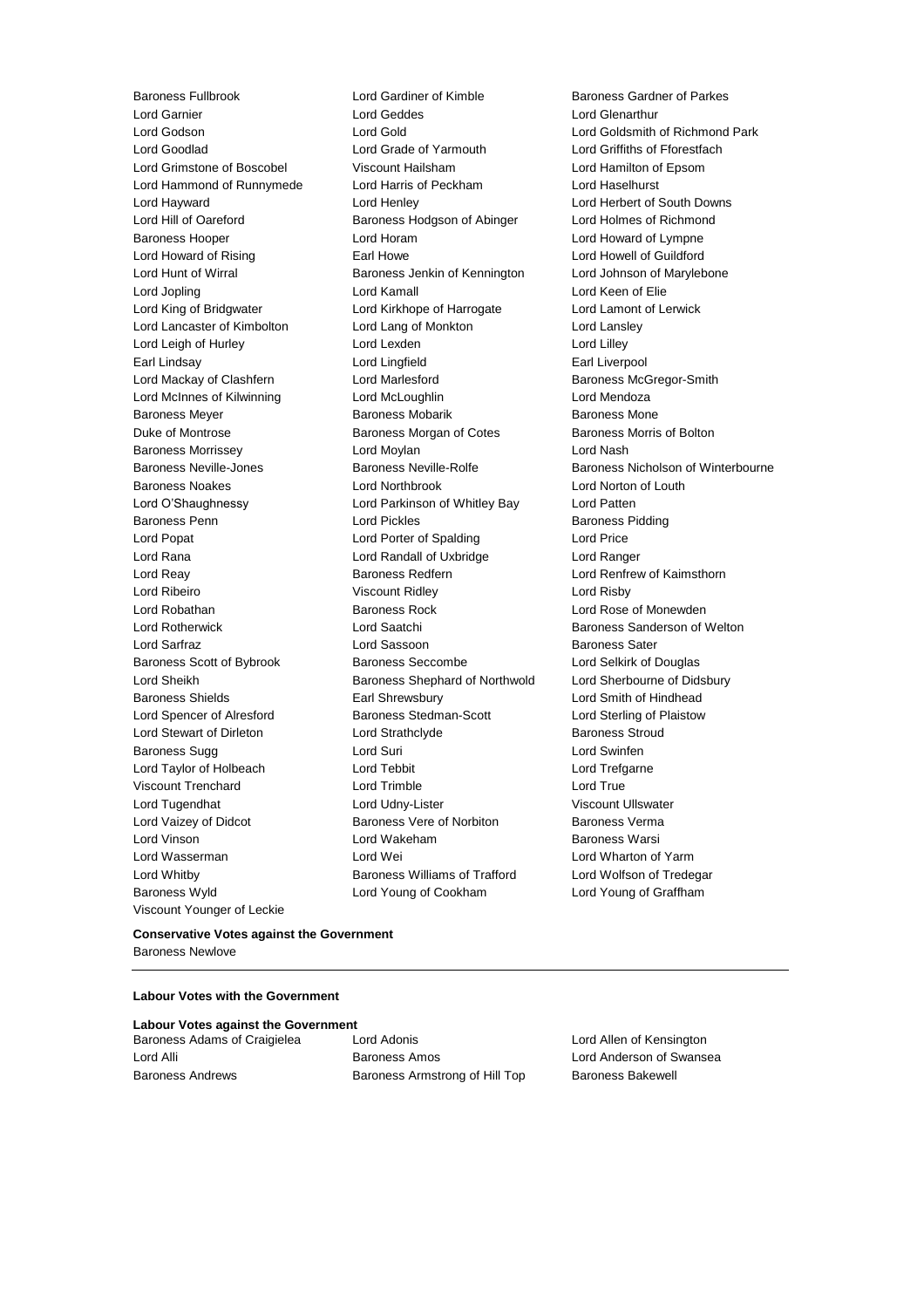Lord Bassam of Brighton **Lord Berkeley Baroness Billingham** Baroness Blake of Leeds Lord Blunkett Lord Boateng Lord Bradley Lord Bragg Lord Brooke of Alverthorpe Lord Browne of Ladyton Baroness Bryan of Partick Lord Campbell-Savours Lord Carter of Coles **Baroness Chakrabarti** Viscount Chandos Baroness Chapman of Darlington Lord Clark of Windermere Lord Coaker Baroness Cohen of Pimlico **Lord Collins of Highbury** Baroness Corston Baroness Crawley Lord Cunningham of Felling Lord Davies of Stamford Lord Davies of Oldham Lord Davies of Brixton Baroness Donaghy Lord Donoughue **Baroness Drake** Lord Dubs Lord Eatwell **Lord Elder** Lord Elder **Lord Example 1** Lord Evans of Watford Lord Faulkner of Worcester **Lord Foulkes of Cumnock** Baroness Gale Lord Giddens Baroness Golding Lord Goldsmith Baroness Goudie Lord Grantchester Lord Grocott Lord Hain Viscount Hanworth Lord Harris of Haringey Lord Haskel Lord Haworth Baroness Hayman of Ullock Baroness Hayter of Kentish Town Baroness Healy of Primrose Hill Lord Hendy Baroness Henig **Baroness Hilton of Eggardon** Lord Hollick Lord Howarth of Newport **Lord Hoyle Lord Hoyle Baroness Hughes of Stretford** Lord Hunt of Kings Heath Lord Hutton of Furness Lord Jones Baroness Jones of Whitchurch Lord Jordan Baroness Kennedy of The Shaws Lord Kennedy of Southwark Lord Kestenbaum Lord Khan of Burnley Baroness Kingsmill Lord Knight of Weymouth Baroness Lawrence of Clarendon Lord Layard **Lord Levy Lord Levy Baroness Liddell of Coatdyke** Lord Liddle **Lord Lipsey** Lord Lipsey **Baroness Lister of Burtersett** Lord MacKenzie of Culkein Baroness Mallalieu Lord Mandelson Baroness Massey of Darwen Lord Maxton Lord McAvoy Lord McConnell of Glenscorrodale Baroness McIntosh of Hudnall Lord McKenzie of Luton Baroness Merron Lord Mitchell Lord Monks Baroness Morris of Yardley Lord Morris of Aberavon Lord Murphy of Torfaen Baroness Nye **Baroness Osamor Baroness Osamor Lord Parekh** Lord Ponsonby of Shulbrede Lord Prescott Corporation Baroness Primarolo Lord Puttnam **Baroness Quin** Baroness Quin Baroness Ramsay of Cartvale Baroness Rebuck Lord Robertson of Port Ellen Lord Rooker Lord Rosser Lord Rowlands Baroness Royall of Blaisdon Lord Sawyer **Baroness Sherlock** Lord Sikka Viscount Simon Baroness Smith of Basildon Baroness Smith of Gilmorehill Lord Soley Lord Stevenson of Balmacara Baroness Taylor of Bolton Baroness Thornton **Lord Touhig Lord Triesman** Lord Triesman Lord Tunnicliffe **Lord Turnberg Lord Baroness Warwick of Undercliffe** Lord Watson of Invergowrie Lord Watts Lord West of Spithead Baroness Wheeler **Baroness Whitaker** Lord Whitty Baroness Wilcox of Newport Lord Wills Lord Winston Lord Wood of Anfield **Lord Woodley Lord Woodley** Baroness Young of Old Scone

#### **Liberal Democrat Votes with the Government**

## **Liberal Democrat Votes against the Government**

Lord Beith **Baroness Benjamin** Baroness Benjamin Baroness Bonham-Carter of Yarnbury Baroness Bowles of Berkhamsted Lord Bradshaw **Baroness Brinton** Lord Bruce of Bennachie **Baroness Burt of Solihull** Lord Campbell of Pittenweem Lord Chidgey Lord Clement-Jones Lord Cotter Lord Dholakia Baroness Doocey Baroness Featherstone Lord Foster of Bath Lord Fox Lord German

Baroness Bakewell of Hardington Mandeville

Baroness Barker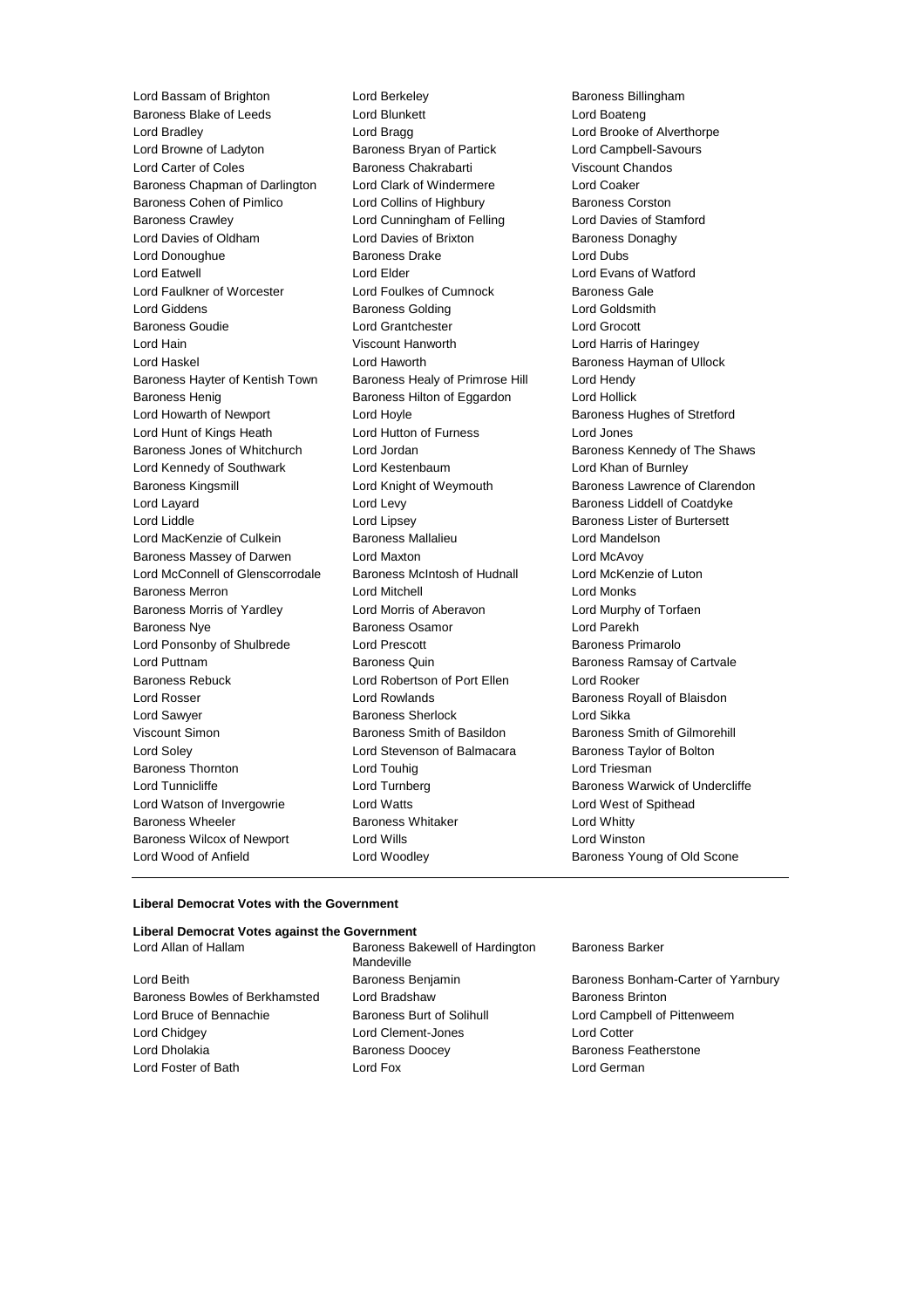Lord Wallace of Saltaire **Baroness Walmsley** 

Earl Glasgow Lord Goddard of Stockport Baroness Grender Baroness Hamwee **Baroness Harris of Richmond** Baroness Humphreys Baroness Hussein-Ece **Baroness** Janke Baroness Janke Baroness Jolly Lord Jones of Cheltenham Baroness Kramer Lord Lee of Trafford Baroness Ludford Lord McNally Baroness Miller of Chilthorne Domer Lord Newby Baroness Northover Lord Oates Lord Paddick **Lord Palmer of Childs Hill Baroness Parminter** Baroness Pinnock Lord Purvis of Tweed Baroness Randerson Lord Razzall Lord Redesdale Lord Rennard Lord Roberts of Llandudno **Baroness Scott of Needham Market** Lord Scriven Baroness Sheehan **Lord Shipley Baroness Smith of Newnham** Lord Stephen Lord Stoneham of Droxford Lord Storey Lord Strasburger Lord Stunell Baroness Suttie Lord Taylor of Goss Moor **Lord Teverson** Baroness Thomas of Winchester Lord Thomas of Gresford Baroness Thornhill Viscount Thurso Lord Tope **Baroness Tyler of Enfield** Lord Tyler Cord Tyler

## **Crossbench Votes with the Government**

Lord Carey of Clifton Lord Carrington Lord Chartres Viscount Colville of Culross Earl Erroll Baroness Hogg **Earl Lytton** Earl Lytton Lord McDonald of Salford Containers and Lord McDonald of Salford Lord Stevens of Kirkwhelpington Baroness Watkins of Tavistock

## **Crossbench Votes against the Government**

Lord Anderson of Ipswich **Lord Bichard** Lord Bichard **Baroness Boycott** Lord Brown of Eaton-under-Heywood Baroness Bull Baroness Butler-Sloss Lord Carlile of Berriew **Earl Clancarty** Earl Clancarty **Baroness Coussins** Viscount Craigavon Lord Crisp Lord Dannatt Baroness D'Souza Lord Etherton Lord Freyberg Lord Green of Hurstpierpoint Lord Green of Deddington Lord Greenway Baroness Grey-Thompson Lord Hannay of Chiswick Lord Harries of Pentregarth Baroness Hunt of Bethnal Green Lord Janvrin Lord Judge Lord Kerr of Kinlochard Lord Kerslake Baroness Kidron Lord Kilclooney Lord Laming Lord Lisvane Baroness Manningham-Buller Baroness Masham of Ilton Lord Mawson Baroness Meacher **Baroness Neuberger Lord Pannick** Lord Patel **Lord Powell of Bayswater** Baroness Prashar Lord Ravensdale Lord Rees of Ludlow Lord Ricketts Lord Rowe-Beddoe Lord Russell of Liverpool Lord Singh of Wimbledon Duke of Somerset Lord Stern of Brentford Lord Vaux of Harrowden Lord Walker of Aldringham Lord Woolley of Woodford

Lord Alton of Liverpool

#### **Bishop Votes with the Government**

| <b>Bishop Votes against the Government</b> |                  |  |  |  |
|--------------------------------------------|------------------|--|--|--|
| Bishop of Lincoln                          | Bishop of London |  |  |  |

## **Other Votes with the Government**

| Lord Empey                                | Lord Gadhia                | <b>Baroness Hoey</b>           |      |
|-------------------------------------------|----------------------------|--------------------------------|------|
| Lord Lupton                               | Lord Rogan                 | Lord Taylor of Warwick         |      |
| <b>Other Votes against the Government</b> |                            |                                |      |
| Baroness Bennett of Manor Castle          | <b>Baroness Blackstone</b> | Lord Bowness                   |      |
| Lord Brennan                              | Lord Browne of Belmont     | Lord Cashman                   |      |
| Lord Cooper of Windrush                   | Lord Desai                 | Lord Dodds of Duncairn<br>Ref: | 2410 |